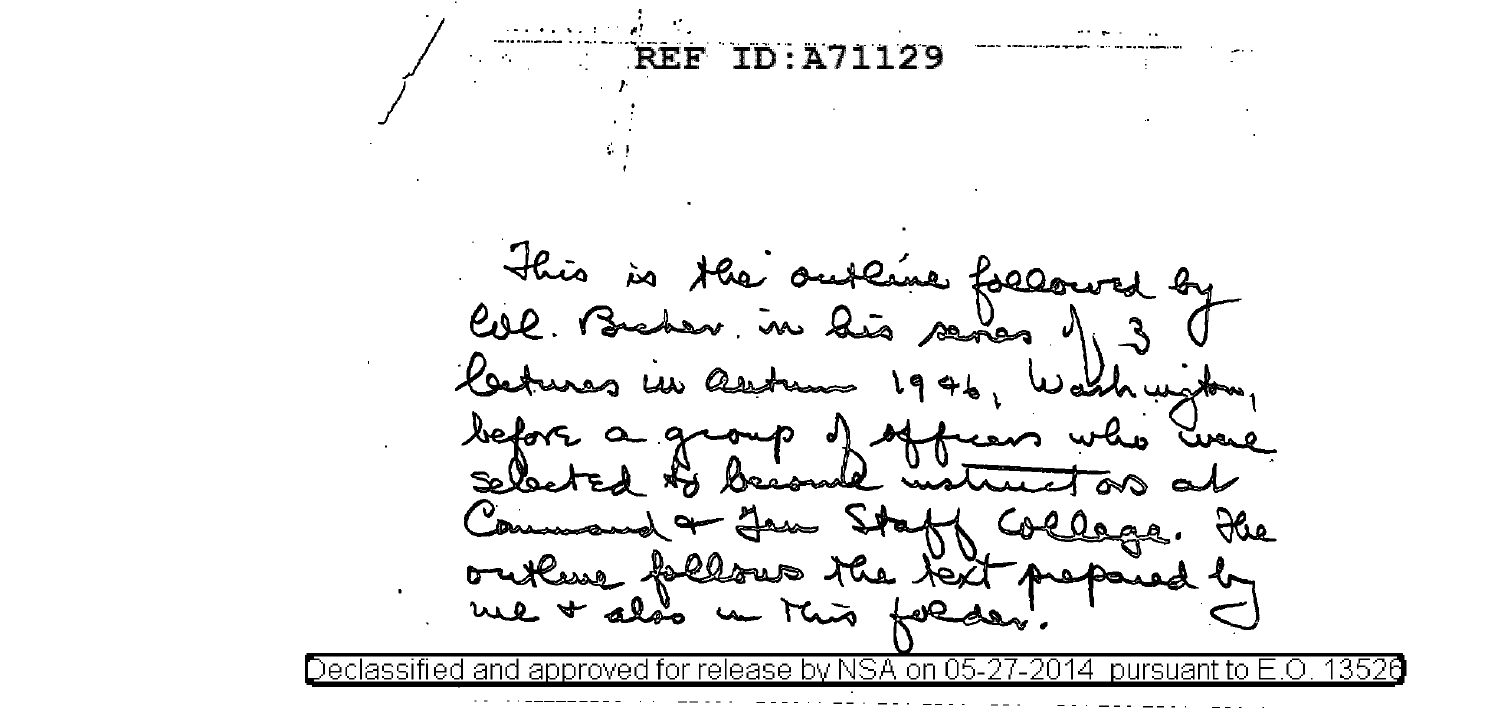$\blacktriangle$  REF ID:A711 $\frac{28}{2}$ l l J

Lecture Strategic Intelligence School Command and Staff College

Signal Intelligence and Communication Security

1 Introduction

-------~--

Gentlemen at this point in your course of instruction you are studying sources of information and how this informa tion is processed One source with which some of you are perhaps familiar is that information derived from tapping the enemy s communications channels This source is labeled signal intelligence Closely allied with the activities associated with the collection of signal intelligence is the countermeasure of signal intelligence or as it is dalled \ communication security The latter embraces all activities designed to deny to the enemy that intelligence which he might gain from our own communications these two subjects manufactions and communications are the subjects manufacture.

including the other

Before we discuss the technical details of signal in telligence and communication security operations let us examine first the history of these activities in our army then the intervals. t a little about the successes which have been attained to establish these two functions among the most important of our intelligence system

 $l - \frac{l}{l}$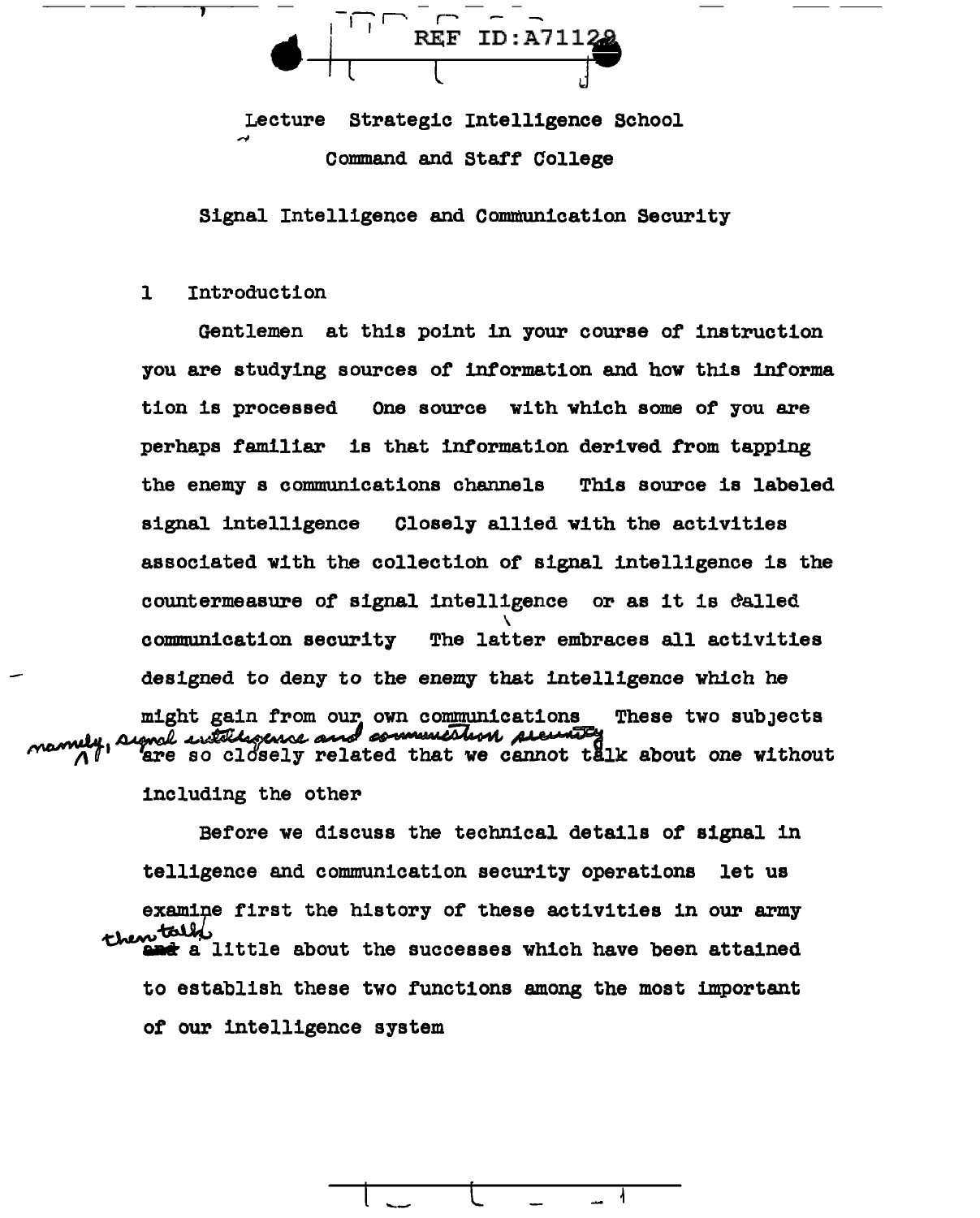

This course is labelled Signal Intelligence and Communi cation Security I don t think it necessary to go far back into their history but it s necessary to define what we re going to talk about

Signal intelligence is the product obtained from intercep tion and analysis of traffic passed by the various means of communication and from the detection of secret inks micro photographs and open codes Communication security embraces all measures designed to deny to unauthorized persons such information of military value as might be derived from our communications

Some people call signal intelligence and communication security Siamese twins because they are so closely attached and related to each other that you can hardly speak of one without bringing the other into the picture It would be a pretty good analogy to say that they are the obverse and re verse sides or the heads and tails of the same coin piece They employ arts or sciences which have been known and prac ticed from the very earliest days of writing but it was not until World War I that the Army was greatly concerned with them for until then signal intelligence and communication security activities were not very extensive or on an important scale Largely as a result of the invention of radio and of its rapid and extensive introduction into military operations it became necessary for the Army to give a great deal more attention to signal intelligence and communication security activities

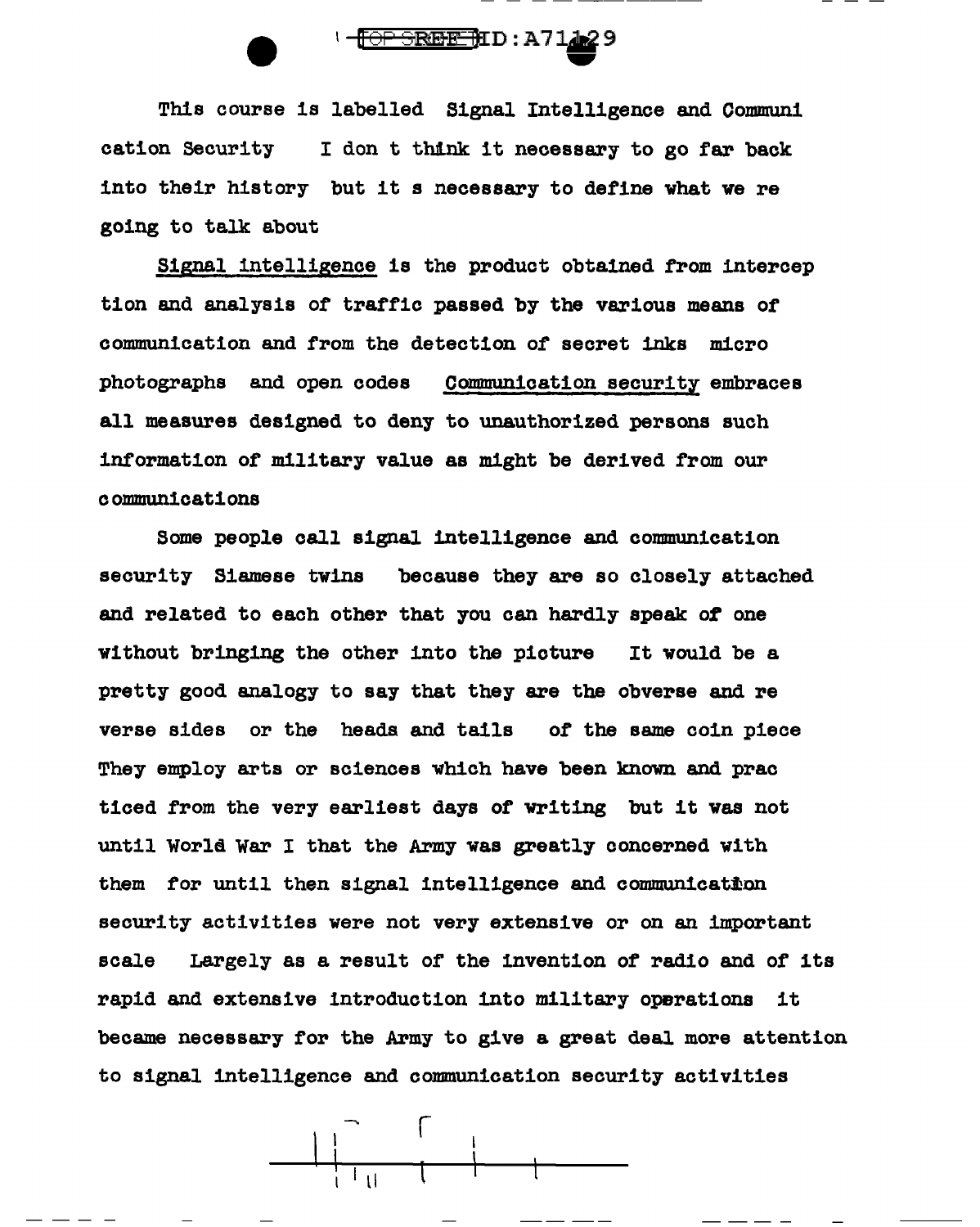$\frac{7}{L}$  REF ID:A71120

To recapitulate briefly the story of Signal Intelli gence and Communication security has been one of gradual consolidation of what were once regarded or at least prac ticed as independent arts The phenomenal growth or elec trical communications coupled with the relatively easy opportunities tor interception which characterize them have led to widespread developments 1n the fields of Signal Intelligence and Communication Security Today the crypto graphic systems of World War I are regarded as primitive as bows and arrows and the volume and importance of intelli gence derived from communications has increased a hundred fold The future holds still greater promise for two reasons

Pirst the coordination between signal intelligence and communication security is being turther improved day by day The strides which have been made in both fields are closely interrelated The constant and immediate excbange of 1n formation between the specialist who studies the enemy s communications and the one who devises the means b'y which the security of our own communications is maintained on a high level is absolutely essential Thereby the analyst is warned of possible new security techniques which may 1n tact already be 1n use by the enemy The findings of the analyst in turn contripute to improvements 1n security by exposing weaknesses in current security means and practices or by narrowing the breach between what we know the analyst can do and the estimated security of our own systems Thus

 $\Gamma$  -  $\Gamma$ l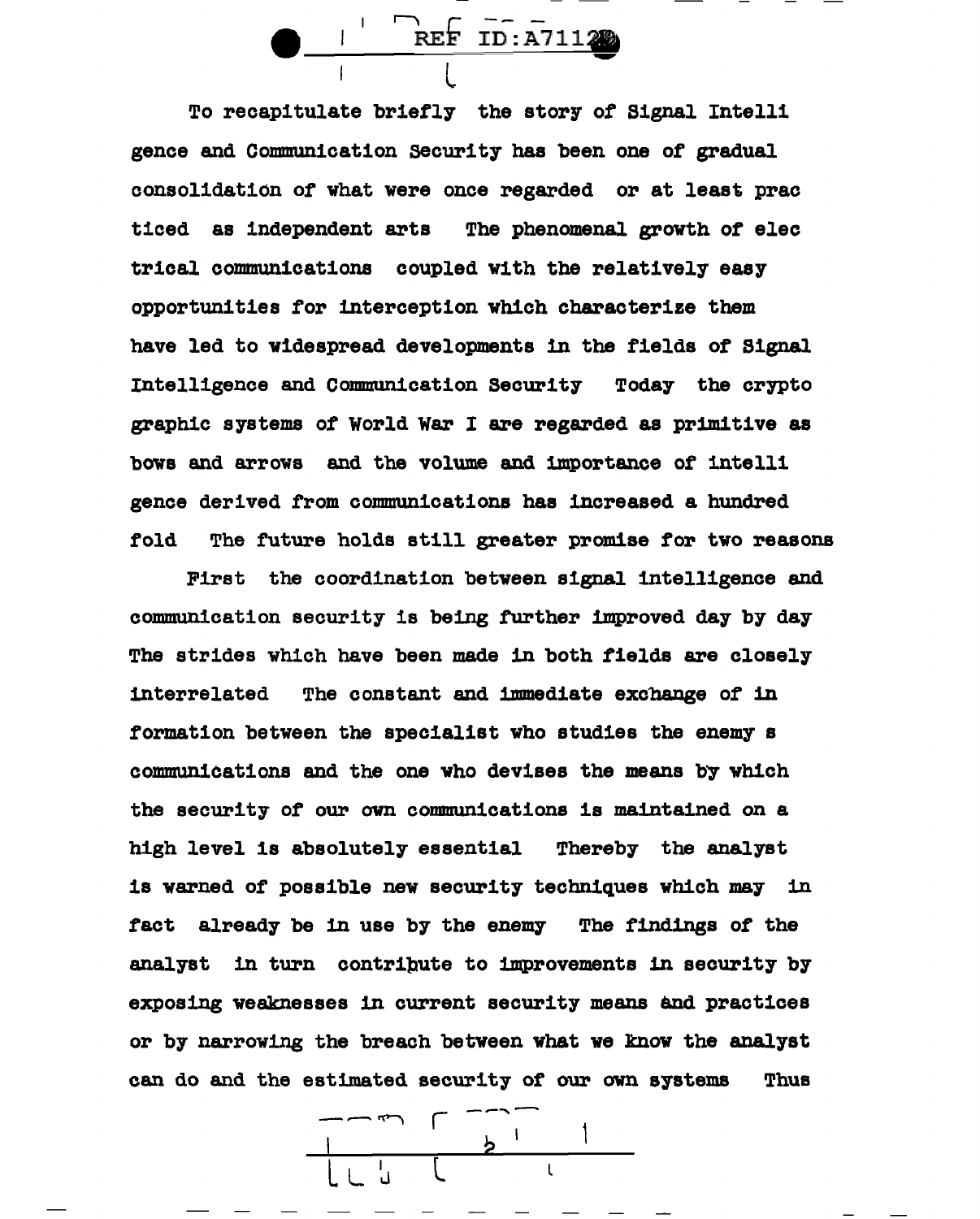progress is stimulated systems and techniques evolve and gradually the full capabilities inherent in them untold

 $\overline{R}$   $\overline{R}$   $\overline{R}$   $\overline{R}$   $\overline{R}$   $\overline{R}$   $\overline{R}$   $\overline{R}$   $\overline{R}$   $\overline{R}$   $\overline{R}$   $\overline{R}$   $\overline{R}$   $\overline{R}$   $\overline{R}$   $\overline{R}$   $\overline{R}$   $\overline{R}$   $\overline{R}$   $\overline{R}$   $\overline{R}$   $\overline{R}$   $\overline{R}$   $\overline{R}$   $\overline{$ 

**ا آتس**ا

Secondly the closest possible coordination 1n the ap plication or security measures and 1n the collection and processing of signal intelligence has been recognized Until recently the United States Army had regarded these functions as being of primary interest to the local com mander Since Civil War days the War Department has made it its business to provide technically sound cryptographic aids and to prescribe sound transmission practices in order to eliminate the most dangerous pitfalls but the application of these security measures remained a local matter throughout the Army As long as warfare remained fairly immobile the repercussions stemming from poor security practices and disci pline were usually localized the offender himself paying the price for his indiscretions but as developments were made 1n transportation and communications warfare became in creasingly fluid until today using the advanced techniques or signal intelligence it is possible to ferret out every broken thread in the enemy s mantle of security to gain an insight into his most secret preparations and to cripple h1m before he has a chance to strike or prepare an adequate defens

In intelligence the stream of intercepted communica tions which reed the analysts must be as complete as possible There must be no duplication of effort and the energy which

 $\overline{\phantom{a}}$ 

 $\mathbf{I}$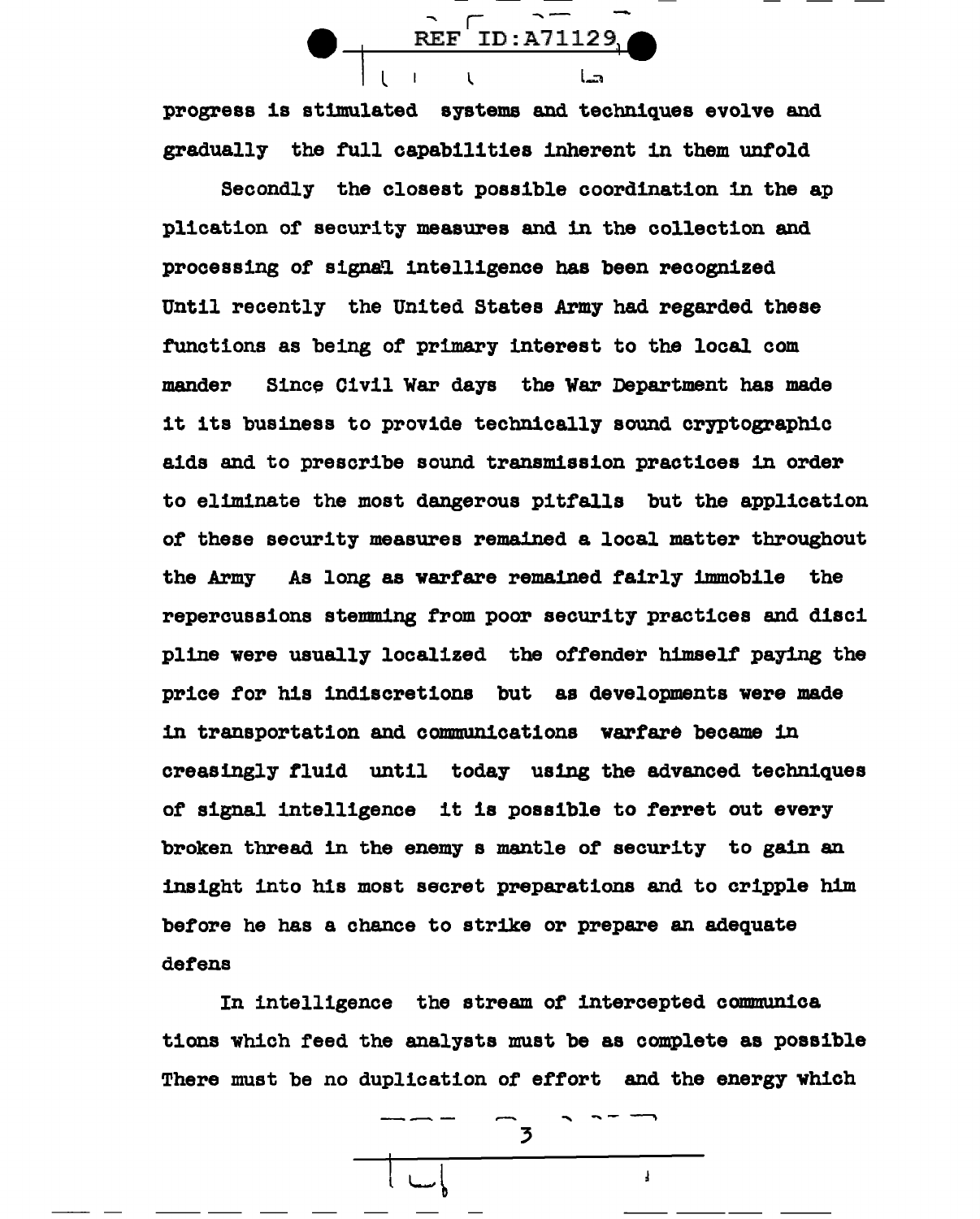<u>REF, ID:A71129</u>

is expended must be directed to that end which best serves the whole military establishment It has been stated on the highest authority that both the European campaign and opera tions in the Pacific were closely related in conception and timing to the 1ntell1gence derived trom the analysis of enemy communications Even so the service which was rendered by signal intelligence during the late war was far less than it might have been

While the feeling was growing 1n G-2 that signal intelli gence was the most important source of information gaps in the picture which was being reconstructed by means of it, em phasized the urgent necessity for the closest possible co ordingtion in interception and processing This objective was not possible under the existing organization

At the beginning of' World War II the overall respons1 bilities tor signal intelligence and communication security were vested in the Signal Intelligence Service (later Signal Security Agency and finally Army Security Agency ) To meet their immediate needs however various commands bad organized signal intelligence and communication security units and re stricted their employment for the most part to direct sup port of the missions of the Commander to whom they were assigned The inevitable result was an irretrievable loss of much valuable intelligence through uncoordinated direction and numerous disparities 1n communication security practices which were quickly capitalized on by alert enemies

4

<del>[OP SECRE]</del>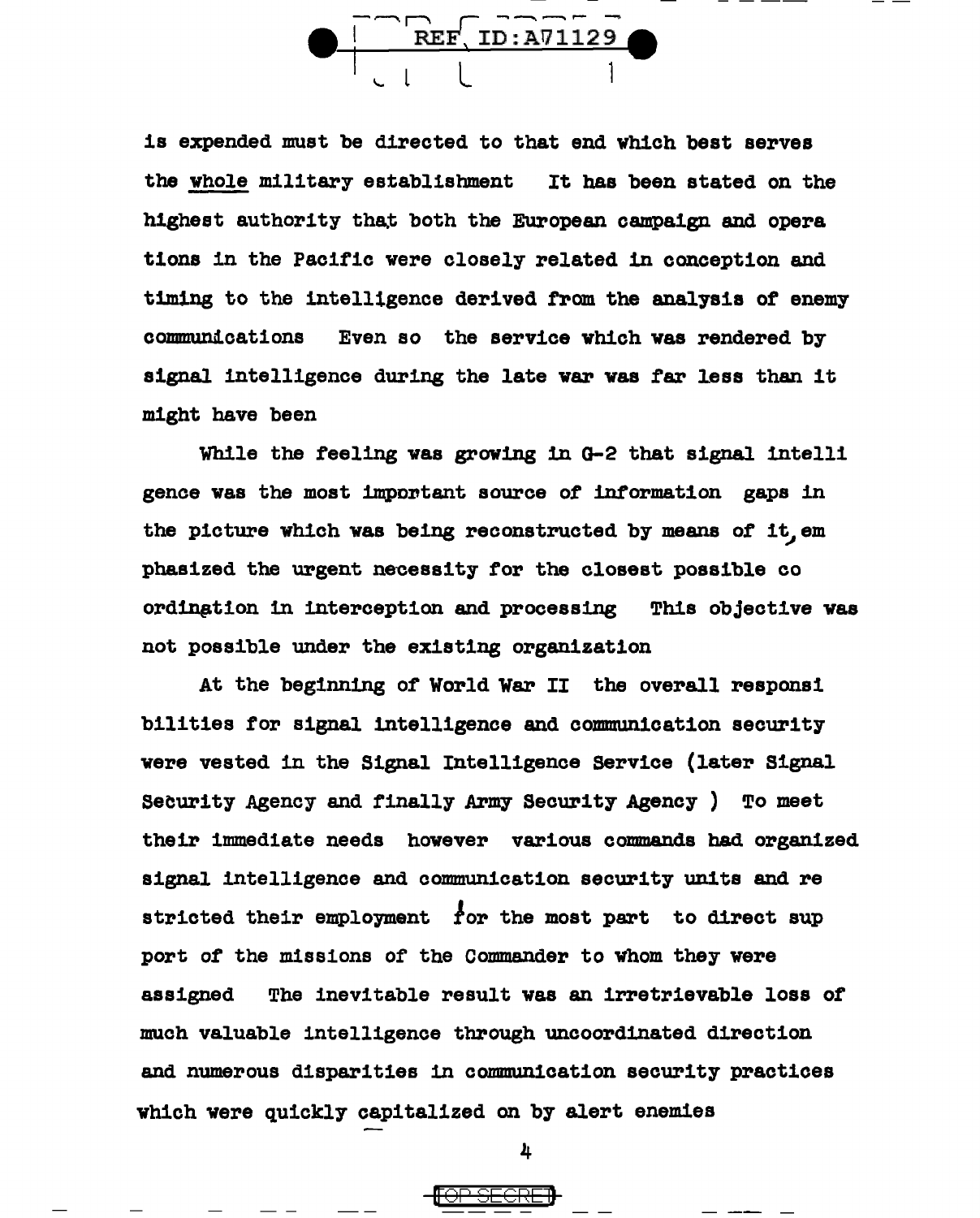$\overbrace{\text{REF ID:} \text{A71129}}$ 

r

Signal Security Agency being a part of Army Service Forces could not exercise operational or technical control over such organizations Neither were there common standards of training operating practices or discipline Thus it was possible for one organization to accomplish apparent miracles while another did well to earn its daily bread

Perhaps one of the most obvious findings of World War II was that there is no line of demarkation that can be drawn between tactical and strategic signal intelligence This is due to three main factors Firstby the inherent security of cryptographic systems employed on various levels of com mend do not always follow a scale of increasing security Thus on a low level systems may be used which are compli cated out of all proportion to the nature of the traffic which they cover Secondly the so called high echelon systems which carry strategic intelligence frequently overlap into the province of intercept agencies which have as thetr primary mission the collection and processing of intelligence which is of immediate tactical value to the command it serves In such circumstances this traffic must either be disregarded or if intercepted be passed up the chain of command to an agency which is capable of exploiting it to some advantage Thirdight the actual processing of raw intelligence even of low level systems is frequently so complicated as to be beyond the capabilities of the field units This later factor

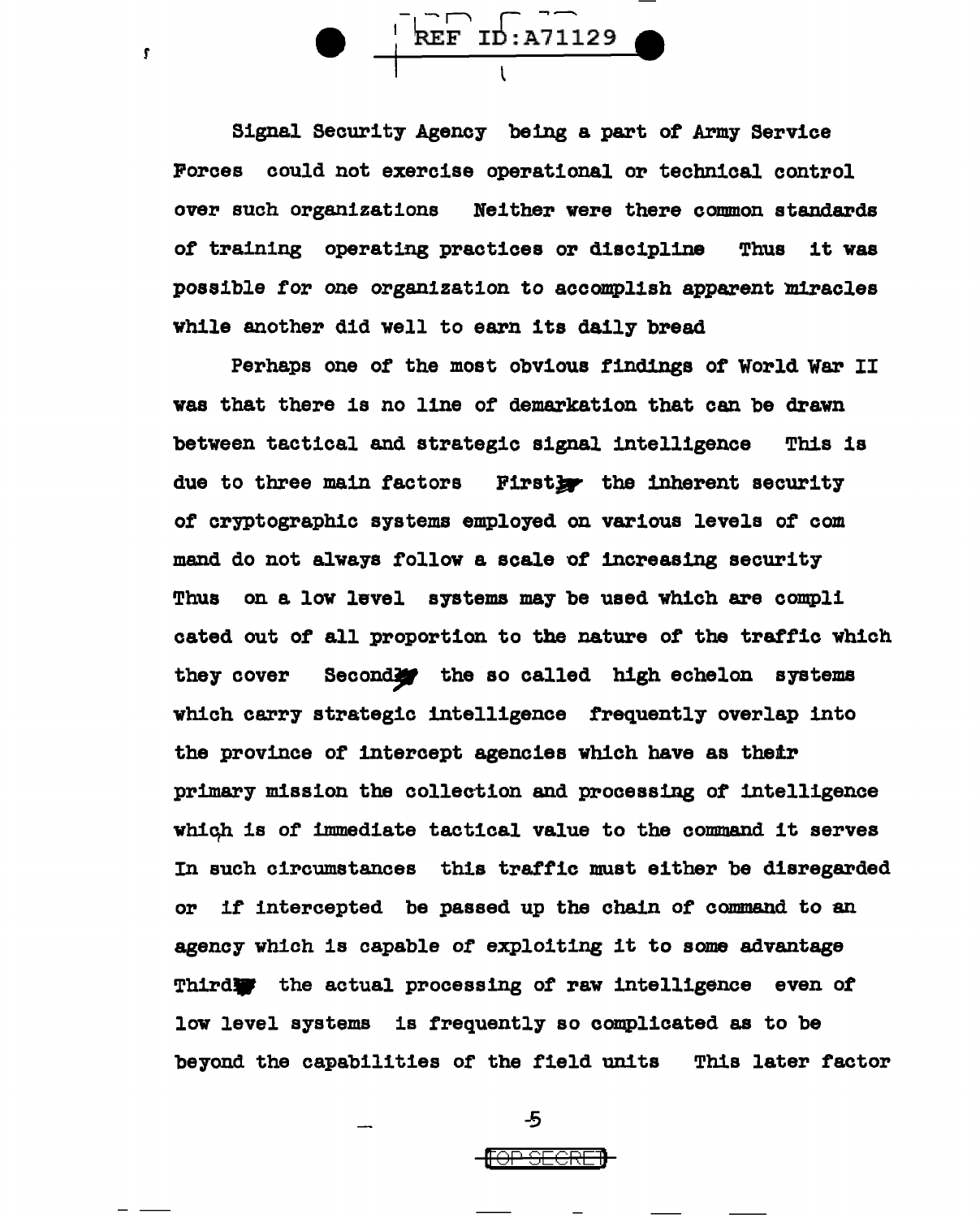

more than any other has made necessary a globe circling network of radio and wire links which are or have been exclusively devoted to funneling a prodigious volume of raw intercept material to large intelligence establishments in rear areas or to Army Security Agency itself for processing During the War it was a normal occurence for a message to be intercepted by a front line unit transmitted halfway around the world solved translated and returned to the proper field commander 1n time for action the whole circuit being completed within a matter of hours

On the security side of the picture monitoring activi ties to check on correct cryptographic and transmission security practices were never as extensive as they might have been The old time reliance on net control stations to keep their subsidiary stations 1n line and to entorce a high caliber or operating discipline proved to be almost entirely unreliable The same could be said for the systems which had been instituted to bring to light the full extent of crypto graphic security violations by means of reports of viola tions voluntarily filed by receiving or originating head quarters These infractions though mainly small are present in such numbers where green or poorly trained crypto graphic personnel are involved that the hardiest cryptographic systems may be placed in serious jeopardy or suffer outright compromises Consequently various security monitoring organi zations were formed On the whole they did a tine job of

6

<del>[OP SECRE]</del>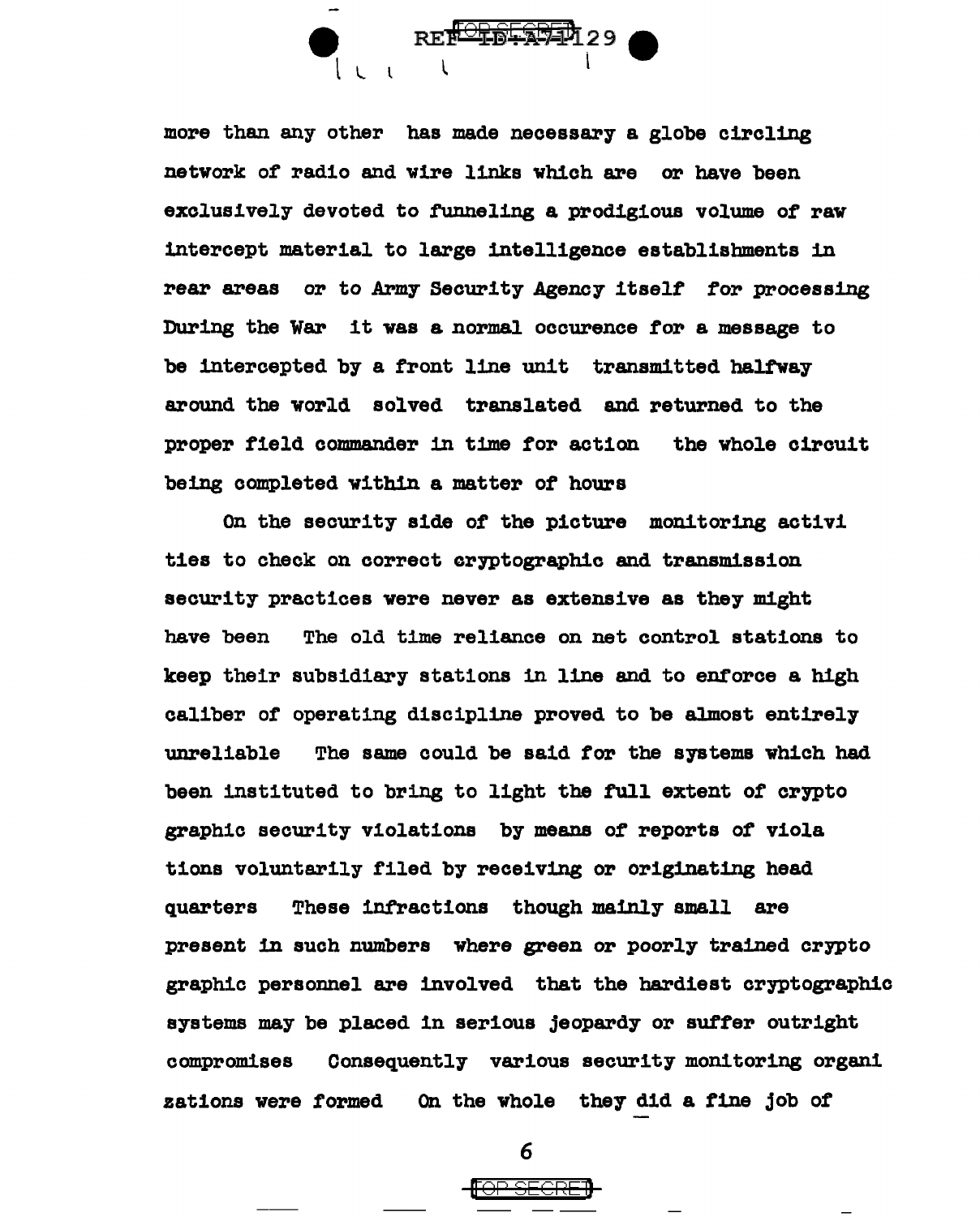**REF ID:A71129** 

riding herd on the networks which they were assigned to watch. In most cases, however, their efforts were largely spent in staff information monitoring to the detriment of their security responsibilities. Moreover, virtually none of their findings ever reached Signal Security Agency for study. To this day, no accurate estimate can be made of the total security of our communications during the late war.

A careful consideration of the foregoing factors led to the assumption of operational control of Signal Security Agency by the Assistant Chief of Staff. G-2. War Department General Staff, in December 1944. For a time, the Agency remained under the Chief Signal Officer for administration. Although this arrangement was an improvement in some respects, the dual controls under which the Agency functioned proved unsatisfactory. Finally, on 6 September 1945, a directive was issued establishing the Army Security Agency. The Agency was composed of all signal intelligence and communication security establishments, units, and personnel of the Army.

Before we continue in the discussion of how the Army Security Agency is organized and how it functions, let us review some of the results which took place during World War II to establish the importance of these activities.

Ĵ